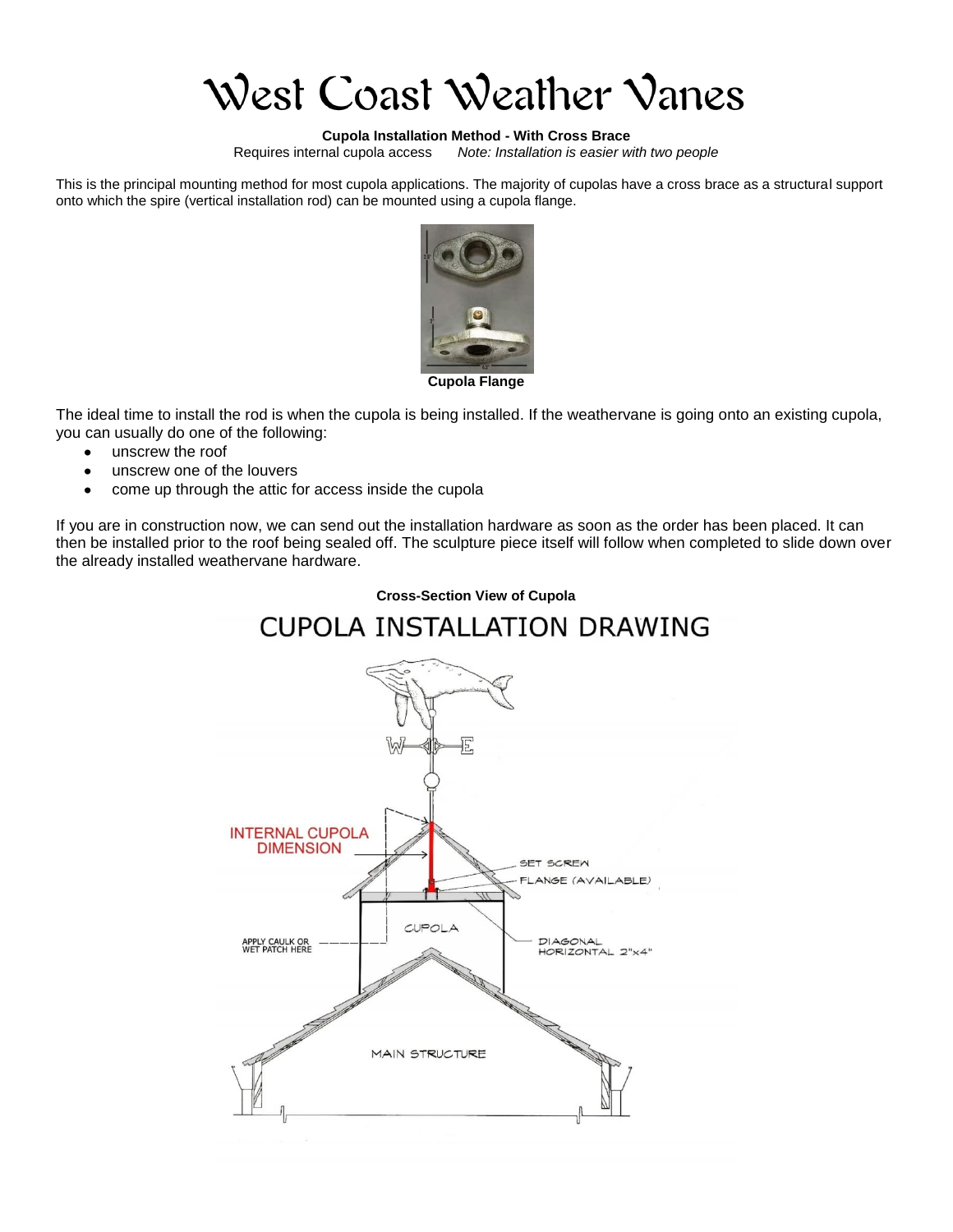**IMPORTANT**: In order to send you the correct length spire (vertical installation rod), we need to know the internal distance from the cross brace *inside* the cupola to the peak of the cupola to assure the correct amount of spire sticks out the top of the cupola to receive the vane sculpture and it's components. *Please see red section of rod in Cross-Section View of Cupola above.*

## **Tools and supplies recommended for installing your weather vane:**

- Drill with a long shanked bit the same diameter as the vane's spire (vertical installation rod)
- Level
- Medium sized Phillips screwdriver
- Heavy grease (a small tub is included in the price and is sent out with the finished sculpture piece)
- Roof Caulk
- Compass

#### **Instructions for installing your weathervane using the Cupola Installation Method:**

- 1. Using your level to determine verticality, drill the appropriate sized hole through the peak of the cupola. The hole size will be determined by measuring the largest diameter of the rod we send you for your weather vane.
- 2. The vertical rod lowers down *inside* the cupola until it meets the cross brace (See Cross Section View drawing of Cupola - above). THIS ROD MUST BE PLUMB IN ORDER FOR THE WEATHER VANE SCULPTURE PIECE TO TURN FREELY IN THE WIND (See Figure #2 below). **NEVER TUG OR PULL ON SPIRE (vertical installation rod).**

*(Note: the rod itself does not turn, only the sculpture piece.)*



**Weathervane Spires ( Vertical Installation Rods)**

### **Spires (vertical installation rods):**

West Coast Weather Vanes offers different diameter installation rods. The diameter selected depends on the following:

- the weathervane's size,
- the sculpture piece design
- the potential for high winds.

Relatively heavy sculpture pieces (3-D weather vanes, for example) may require a larger diameter installation rod than their swell bodied or silhouette style counterparts.

Finally, if the weather vane is to be installed in a high wind location, a mountain top or directly along the coast, we can upgrade the weather vane to a bigger diameter rod to help compensate for occasional increased wind load.





**Figure 1: Installed rod sticking up out of cupola**

**Figure 2: Using level to make sure rod is plumb**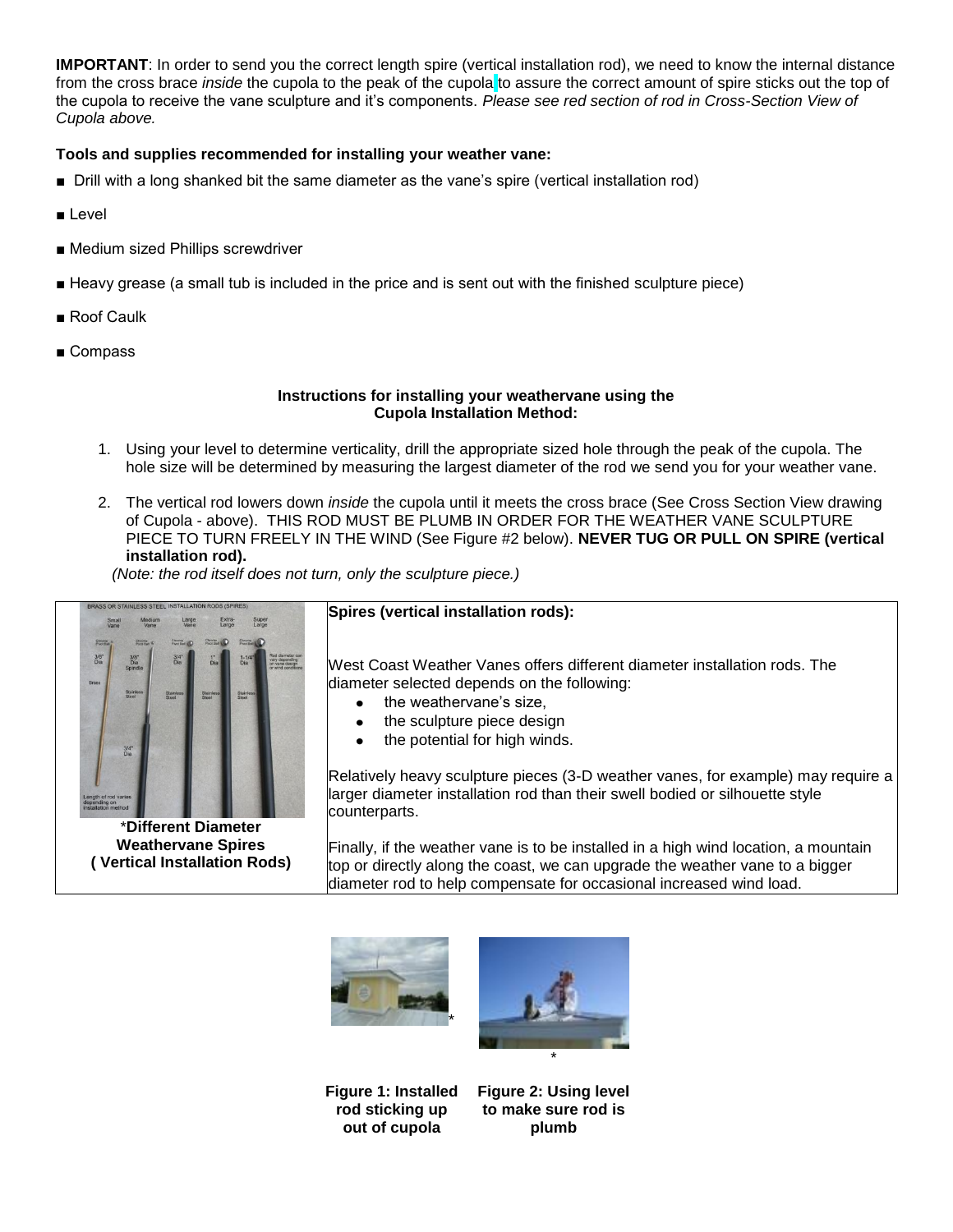- 3. The cupola flange is screwed to the top of the cross brace and receives the base of the vertical rod.
- 4. Tighten the setscrew in the cupola flange to secure the rod firmly in place.
- 5. Caulk around secured spire (vertical installation rod) to seal the hole.
- 6. Assemble ring, globes and directionals on spire (vertical installation rod)
- 7. Coat the section of the spire (vertical installation rod) that will be covered by the vane sculpture piece with grease (Use small tub of grease included with weathervane).



8. Optional Security Device Installation --- see separate Security Device Instructions **(skip this step if your vane does** *not* **have a security device)**

*Note: The security device is physically attached to the weathervane sculpture piece and must be added at the time the weathervane is being constructed. It cannot be added after the weathervane has shipped.* 

9. Insert ONE steel ball into the mounting tube at the base of the weather vane sculpture piece. **(skip this step if your vane** *does* **have a security device)**